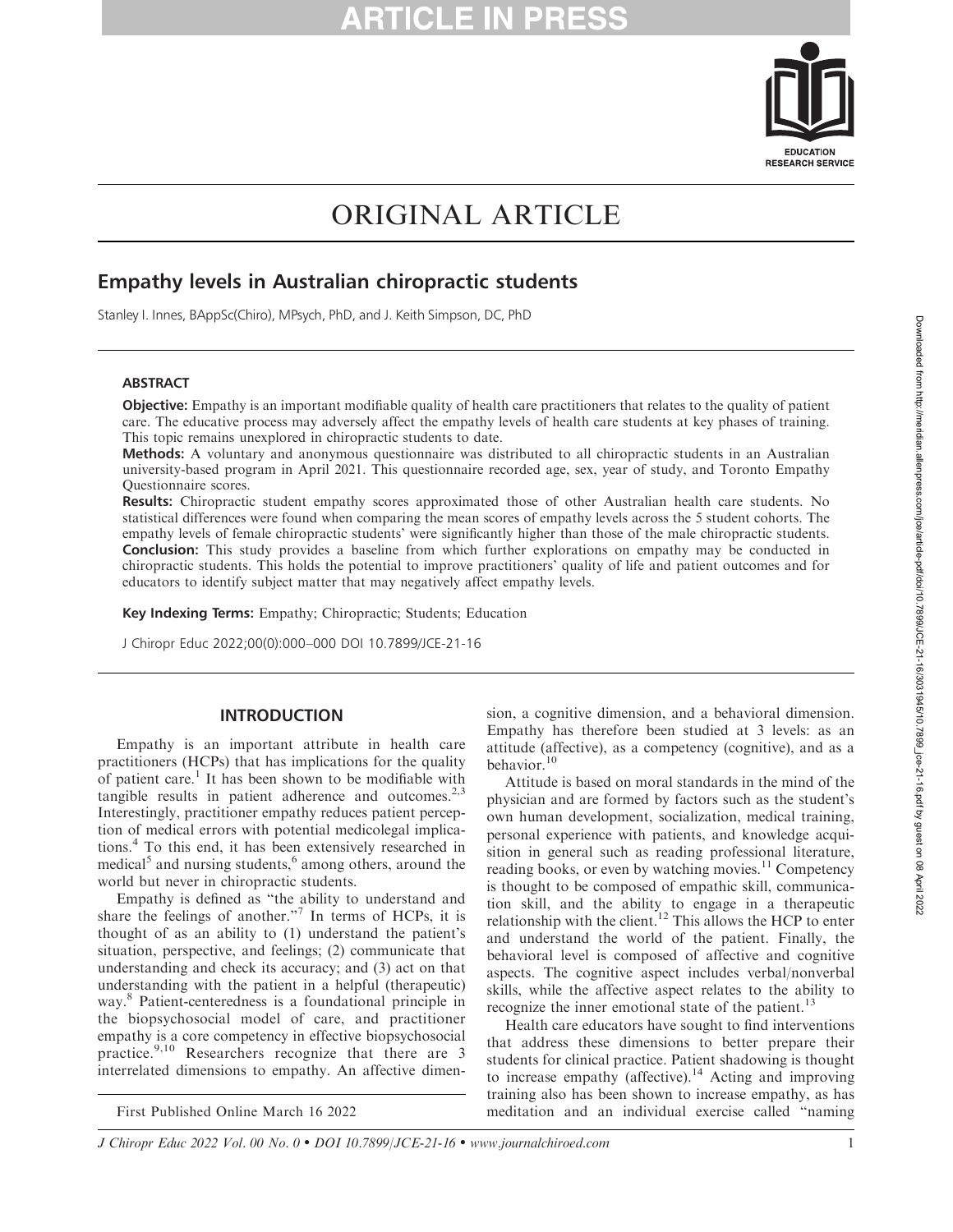emotions."<sup>15</sup> Communication skills workshops involving lecture, role-play, and patient interviews followed by direct feedback given by faculty appear to be effective in teaching empathetic communication (behavior).<sup>16</sup> The comprehensive assessment of the 3 levels is best conducted via feedback from multiple perspectives, including the trainee, patient, and an expert.<sup>17</sup> More recently, work has begun exploring the use of virtual patient simulations (multimedia screen-based interactive patient scenarios) that allow for safe and repetitive practice as well as providing immediate feedback.<sup>18</sup>

Empathy has been found to be higher in women than men, $<sup>2</sup>$  which is thought to be a result of women being more</sup> receptive to emotional signals and nonverbal cues. In addition, women are thought to be more interested in family and social life, thus leading to a better understanding of the patient.

Empathy assists the HCP's ability to take appropriate empathy-driven actions that result in the alleviation of another's need or the improving of their welfare.<sup>19</sup> Thus, it is positively associated with better client outcomes, such as improvement of both doctor and patient satisfaction; adherence to treatment recommendations; decreased patient anxiety and distress; enhanced patient enablement; and better diagnostic and clinical outcomes.<sup>10</sup> Empathy levels have been shown to have a negative relationship with stress and burnout in HCPs.<sup>20</sup>

Interestingly, some studies have shown that empathy levels decline over the course of medical education.<sup>21</sup> This is thought to be especially prevalent during the clinical practice phase of training and is a protective mechanism whereby students try to prevent overidentification with patients by dehumanizing patients.<sup>21</sup> This knowledge has allowed educators to rectify the situation by creating interventions to ameliorate the effect of dealing with people experiencing considerable distress. In their metaanalysis examining the efficacy of empathy training, Teding van Berkhout and Malouff<sup>22</sup> identified many studies that found empathy levels are modifiable, although some concerns exist that these changes are not long lasting and decrease overtime. $23$  There is also uncertainty around how empathy levels may change across the lifespan.<sup>24</sup>

These questions are worth pursing, first because there are no data on this topic within the chiropractic literature, and second, the answers have the potential to provide chiropractic educators with information about factors that are amenable to change that will potentially lead to improved quality of patient care.

Our objectives were 2-fold. The first was to explore whether empathy levels vary across chiropractic educational programs. The second was to determine whether empathy levels differ between male and female chiropractic students.

# **METHODS**

The project involved an anonymous cross-sectional study using a convenience sample of chiropractic students at an Australian chiropractic university program using a classroom handout questionnaire. We elected to use this approach as it had previously facilitated the collection of a large amount of robust data in a timely, cost-effective manner.<sup>25</sup> In Australia, most first-year chiropractic students are 1 year beyond their high school or secondary education. There is a considerably smaller percentage who are of mature age at entry, who come to the 5-year chiropractic program after studying other degrees or who return to study after a varying numbers of years in paid employment.

## Study Procedure

Ethics approval was granted by Murdoch University Human Research and Ethics (2021/023). Data were collected in April 2021. The entire chiropractic student population (years 1 through 5) was invited to participate via written information and an in-class announcement to complete a voluntary and anonymous in-class questionnaire.

# Sample Size

We sought to recruit enough respondents to ensure that the findings were representative of the chiropractic program. There were approximately 520 students across the 5-year program. Using these values and a 95% confidence interval, the minimum sample size was calculated at 221. This sample size calculation was derived from the statistical software from the Australian Bureau of Statistics.<sup>26</sup>

# Survey Implementation

Following an in-class announcement, an information sheet was distributed in the week prior to the anticipated questionnaire distribution day. It explained the project and invited students to participate by completing forms at the end of a designated lecture the following week. Students were advised that participation was voluntary and anonymous and that no implications would arise if they chose not to participate. This information was presented again at the beginning of the survey distribution the following week. Commencement of the survey was an indication of consent.

Students were given the option of returning responses to the research assistants or placing them into a designated drop box at a later date. Anonymity was preserved by ensuring that responses to the survey instrument were not linked to a unique identifier.

# The Questionnaire

The survey contained the following.

- 1. Demographic details of age, sex, and year of study, as studies have indicated that levels of empathy change across the educational and lifespan journey. Sex was included because it has been shown to be an independent predictor of empathy.
- 2. Measure of empathy: Toronto Empathy Questionnaire  $(TEQ).<sup>27</sup>$  This measure contains 16 questions rated on a 5-point Likert-type scale. The TEQ was initially developed for general populations. Its validity and reliability levels have been demonstrated.<sup>28</sup> Questions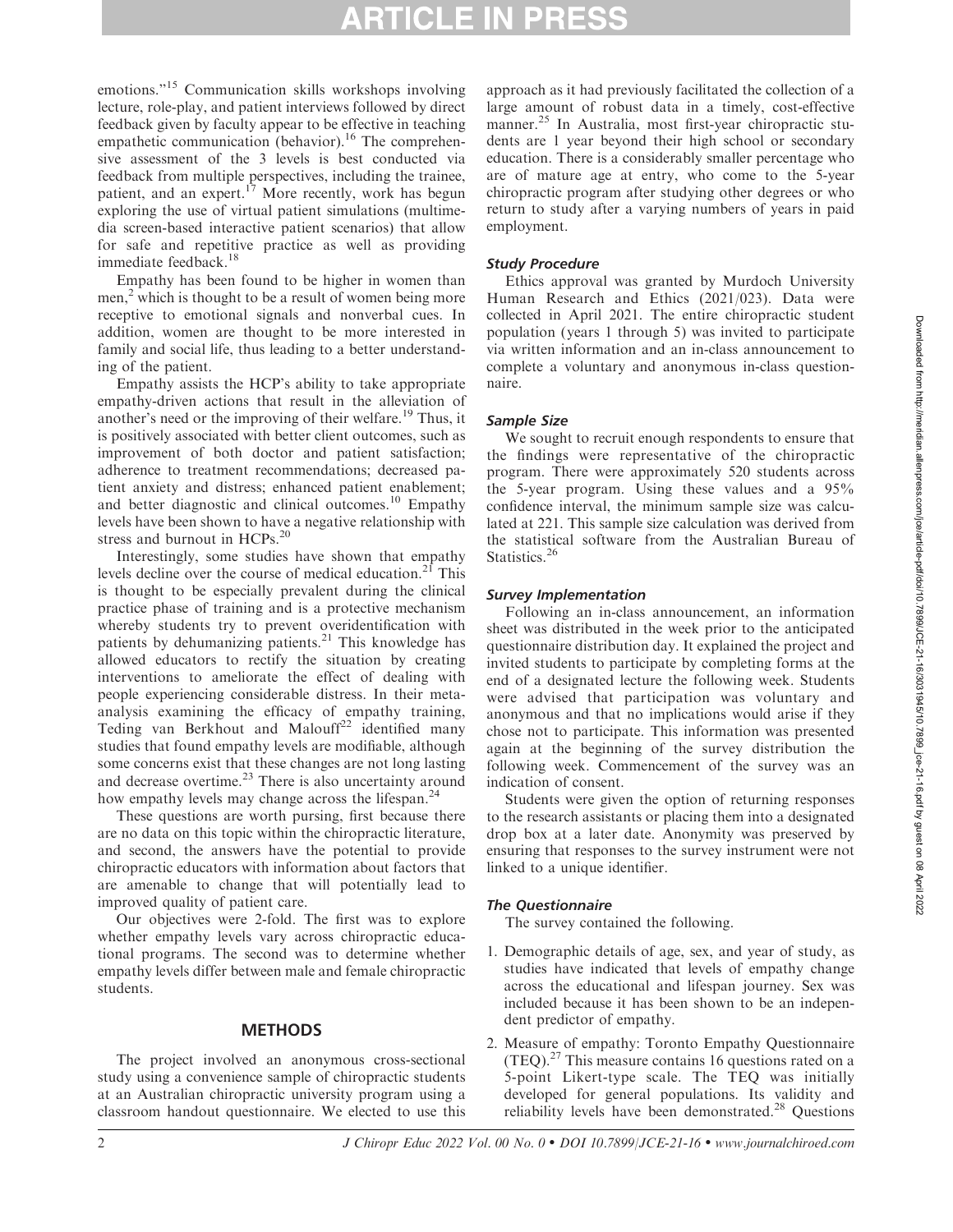such as ''It upsets me to see someone being treated disrespectfully'' sought a rating of never (score of 0), rarely (score of 1), sometimes (score of 2), often (score of 3), or always (score of 4). Eight items were reverse scored. Scores could therefore range between 0 and 64. The males' general score for this measure ranged from 43.46 to 44.45, whereas females tended to score within the range of 44.62 to  $48.93^{27}$ 

#### Data Management and Analysis

Data were entered and analyzed in SPSS v.24 (IBM Corp, Armonk, NY, USA) after identifying and correcting any incomplete or corrupt data. All surveys were allocated a dummy variable code to ensure anonymity. Descriptive statistics were generated.

Associations were presented as mean scores with standard deviations (SDs) and 95% confidence intervals (95% CIs) of the variable under investigation. When the CIs did not overlap, differences between groups were considered statistically significant. Chi-square tests of independence were also performed to examine the relationship between levels of empathy as measured by the TEQ and year of program and sex.

#### RESULTS

#### Descriptive Information

In all, 291 of 520 students (56%) returned the questionnaire, of which 142 were female (49%) with a mean age of 22.4 years. A description of the responders is shown in Table 1 for the collected demographic and predictor variables.

### Study Objectives

#### Objective 1

Objective 1 investigated whether empathy levels varied across our chiropractic educational program.

Visual examination of the mean scores (SD and 95% CI) revealed that the mean TEQ 95% CIs for the chiropractic year cohorts 1, 2, 3, 4, and 5 were seen to overlap, indicating that there was not a statistically significant difference,  $\chi^2(128, n = 289) = 123.76, p = .59,$ between the year group empathy levels (Table 1; Fig. 1).

#### Objective 2

Objective 2 was to identify whether empathy levels in male and female chiropractic students differed. Visual inspection of the mean TEQ scores and 95% CI reveals that they did not overlap, indicating that there was a significant relationship between male and female levels of empathy. Female chiropractic student empathy levels were significantly higher,  $\chi^2(32, n=290) = 59.85, p = .002$  (Table 1; Fig. 2).

#### **DISCUSSION**

#### Summary of Results

This is the first study to explore empathy levels in chiropractic students, and the TEQ scores approximated

|                       |  |  |  | Table 1 - Descriptive Table of Independent and Predictor |
|-----------------------|--|--|--|----------------------------------------------------------|
|                       |  |  |  | Variables in a Survey of 291 Australian Chiropractic     |
| Students <sup>a</sup> |  |  |  |                                                          |

| Variable                                                                                              | Value                                                                                                                                                                  |
|-------------------------------------------------------------------------------------------------------|------------------------------------------------------------------------------------------------------------------------------------------------------------------------|
| Sex, $n$ $\left(\frac{9}{6}\right)$<br>Males<br>Females<br>Missing<br>Age, mean $\pm$ SD (range), y   | 142 (51)<br>148 (49)<br>$22.37 \pm 5.2$ (18–52)                                                                                                                        |
| 1<br>$\overline{2}$<br>3<br>$\overline{4}$<br>5<br>Missing                                            | Year of program, n (response % of year total) ( $n = 291$ )<br>78 (65)<br>42 (38)<br>73 (61)<br>56 (90)<br>40 (63)<br>2                                                |
| Predictor variable TEQ<br>Mean<br><b>SD</b><br>Range<br>Cronbach alpha                                | 48.24<br>7.00<br>$27 - 62$<br>0.79                                                                                                                                     |
| Year of program, TEQ scores, mean $\pm$ SD [95% CI]<br>Year 1<br>Year 2<br>Year 3<br>Year 4<br>Year 5 | 48.15 $\pm$ 7.50 [46.47-49.83]<br>48.76 $\pm$ 7.14 [46.53-50.99]<br>47.34 $\pm$ 6.60 [45.80-48.88]<br>48.66 $\pm$ 6.62 [45.80-48.88]<br>$48.85 \pm 7.60$ [46.41-51.28] |
| Sex, TEQ scores, mean $\pm$ SD [95% CI]<br>Males<br>Females<br>Overall                                | $45.89 \pm 6.27$ [44.84-46.93]<br>$50.57 \pm 6.90$ [49.45-51.70]<br>48.24 $\pm$ 7.00 [47.43-49.05]                                                                     |

Abbreviation: TEQ, Toronto Empathy Questionnaire.

<sup>a</sup> Response percentage of year total.

those of other health care students. Chiropractic students' level of empathy did not vary significantly when comparing across the years of study. Females scored significantly higher than males did.

#### Objective 1

In this study, the empathy levels of Australian chiropractic students at Murdoch University were similar to those of other health care students. This resonates with a previous study in which this program's students were shown to have similar levels of resilience, perceived levels of stress, and quality of life when compared with other health care students.<sup>25</sup> Some Australian health care students (paramedic and nursing) reported significantly lower empathy scores when compared with other students.29 Another Australian study found no significant difference in empathy levels in Australian students enrolled in paramedics, nursing, midwifery, occupational therapy, physiotherapy, and health sciences.<sup>30</sup> This variability of response levels among Australian health care students remains unexplained.

Various patterns in empathy levels have been shown in health care students across the years of training. These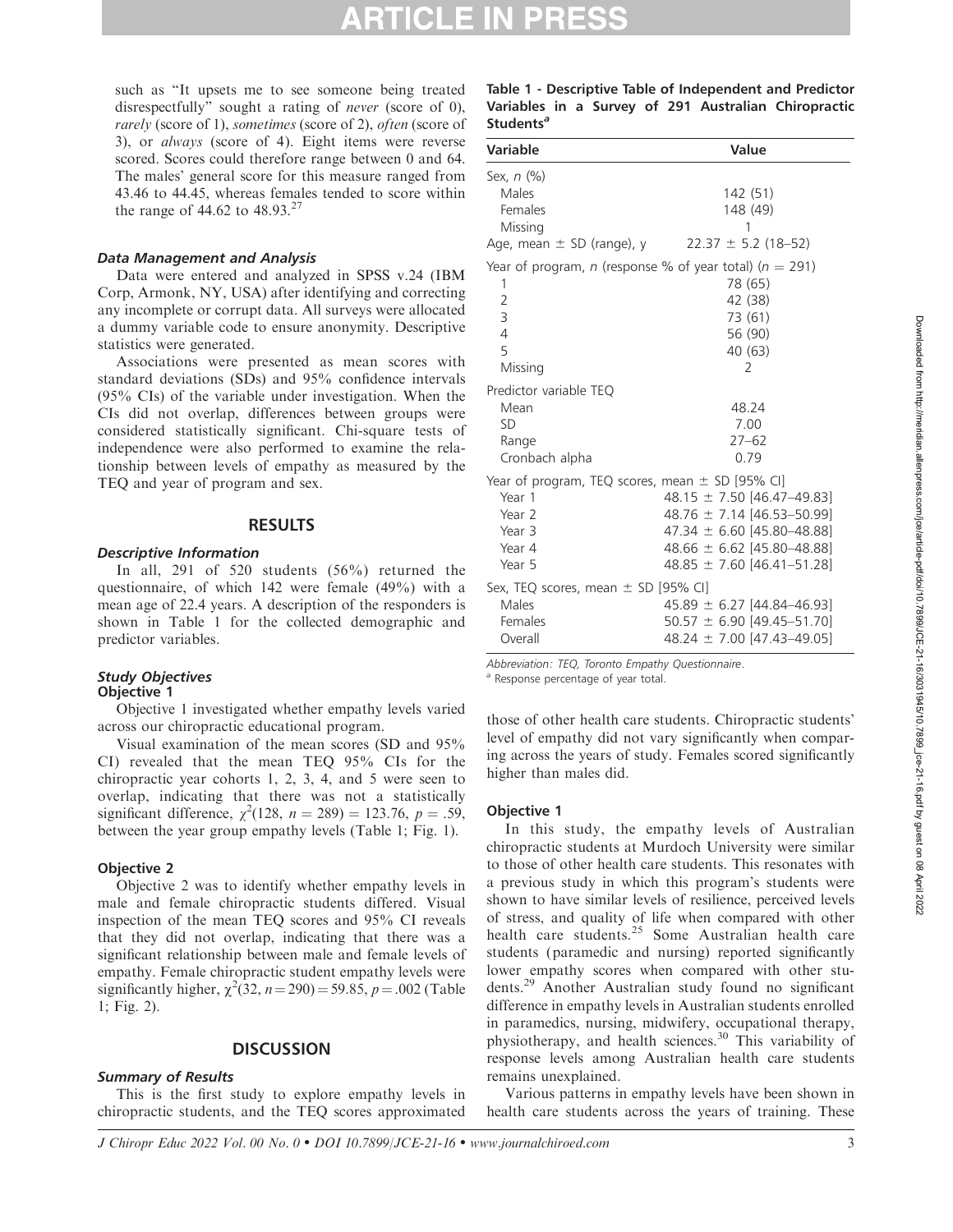# **ARTICLE IN PRES**



Figure 1 - Mean Toronto Empathy Questionnaire scores with standard deviation and 95% confidence interval for each year of the chiropractic program.



Figure 2 - Mean Toronto Empathy Questionnaire scores with standard deviation and 95% confidence interval for males and females in the chiropractic program.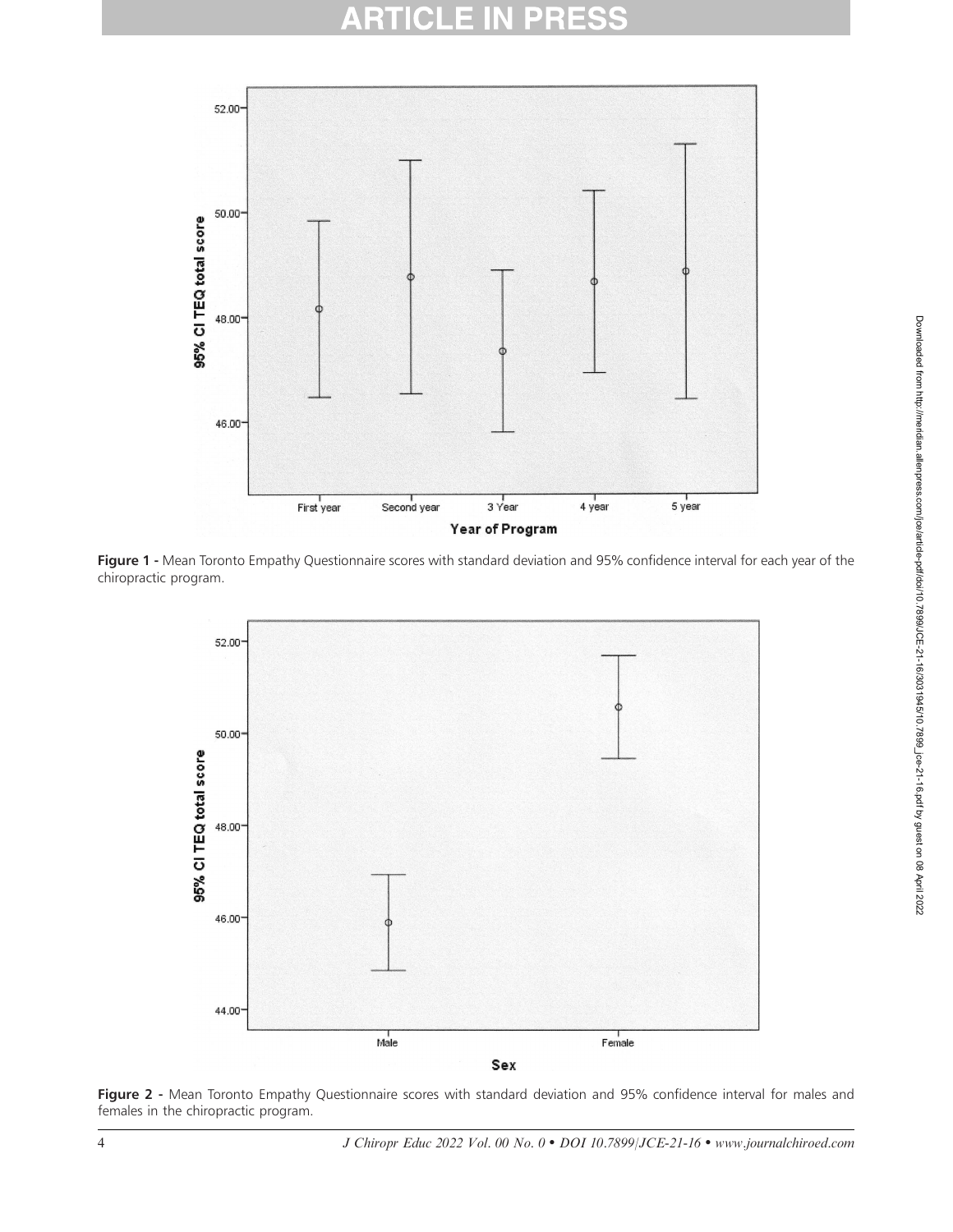# RTICLE IN PRI

studies have been cross-sectional in nature. They show a steady increase in empathy levels until the final year of medical studies, when it suddenly falls to its lowest point.31–33 At this point in their training, students begin to encounter unwell patients who are experiencing considerable distress, and lower empathy levels are thought to be explained as a coping strategy that students use to manage their personal distress.<sup>21</sup> However, this is not a universal experience for medical students. Several studies have shown no changes over the duration of medical training,<sup>34,35</sup> and this is the pattern observed in this Australian chiropractic cohort.

Other factors, such as the clinical setting of the HCP, are thought to possibly play a role in empathy levels. For example, nurses training in a community setting scored significantly higher on the TEQ when compared with nurses in a hospital setting.<sup>36</sup> To add to the complexity, another study with dietetic interns showed that the clinical setting had little impact. $37$ 

Chiropractic students are trained predominately within clinical settings provided by the education program, and the case mix tends to be dominated by young, healthy peers<sup>38,39</sup> with benign self-limiting musculoskeletal conditions of a short duration<sup>40–44</sup> and low levels of disability.<sup>45–47</sup> It is possible that the clinical encounters generated from this population are insufficiently distressing to affect student empathy levels, as has been found in some medical programs.

#### Objective 2

Females consistently scored more highly on tests of empathy levels than males did.<sup>27</sup> This finding was reiterated in this study, adding more data to the body of knowledge. Explanations for these results are worth considering. Some believe that the traditional and evolutionary role of women as caregivers explains the noted variations in empathy levels between males and females.<sup>48</sup> Thus, females are more perceptive to emotions and therefore more empathetic. Alternatively, it is hypothesized that males take a more rational rather than emotive approach,<sup>48</sup> rendering them less empathetic. Finally, it is argued whether empathy levels are a result of specific neural mechanisms that necessarily render females more empathetic than males.<sup>49</sup> Regardless, the findings of our study suggest that higher empathy levels place female chiropractic students at a distinct clinical advantage.

#### Limitations

This study attained a high response rate. In addition, a previous study found no differences between this university-based chiropractic program and another universitybased program in Australia; thus, these results are likely applicable to both $50$  and may represent a considerable portion of the chiropractic students in Australia.

We were not able to compare responders and nonresponders in this Australian sample. It is possible that the nonresponders may not be reflective of this study's findings and alter the outcomes. However, with such strong participation levels, we are confident of the findings.

This was a cross-sectional study. A longitudinal investigation would confirm the nonfindings of this study.

In addition, these data were from only 1 Australian chiropractic program, and further investigations will determine its representativeness of other chiropractic programs, both nationally and internationally.

We have measured empathy levels using the TEQ. Some have suggested that it is better to use questionnaires specific to the domain of human behavior in question, for example, the Jefferson Scale of Empathy (JSE), whose questionnaire items relate to the clinical setting.<sup>1</sup> Unfortunately, we did not have the funds to procure its usage. However, past research has shown a strong correlation between the TEQ and JSE.<sup>51</sup>

The TEQ measures only the emotional dimension of empathy. There appears to be significant overlap across the cognitive and affective components of empathy as well as a positive correlation between the emotional aspect of empathic response and the affective aspect of empathic responding. Spreng et  $al^{27}$  gave careful consideration to this when designing and testing the TEQ. The TEQ has been shown to be an easily administered, reliable, valid instrument for the assessment of empathy with high testretest reliability and suitable for use in the health care setting<sup>9,27,32,34,52–54</sup>; thus, the use of more complex selfreport empathy measures was unnecessary for our purposes.

#### **CONCLUSION**

This study provides a baseline from which further explorations on empathy may be conducted in chiropractic students. Empathy is important because it is associated with positive aspects of practitioners' quality of life and clinical outcomes. Interventions have been designed in health professions that improve empathy levels. In addition, measuring empathy levels across health care educational programs has allowed for the identification of subject matter with a negative impact on empathy levels. This information has the potential to significantly improve the quality of the student experience and patient care.

### ACKNOWLEDGMENTS

We would like to acknowledge the invaluable assistance of the fourth-year research group who undertook the data collection and entry: Rachel Boon, Christine Es, Emil Harliman, Jaeeun Jung, Samantha Lee, Sher Loi, Taegyu Noh, Joan Ooi, and Christophorus Stephen.

# FUNDING AND CONFLICTS OF INTEREST

No funding was received for this work. The authors have no conflicts of interest to declare relevant to this work.

### About the Authors

Stanley Innes (corresponding author) is a lecturer in the College of Science, Health, Engineering and Education at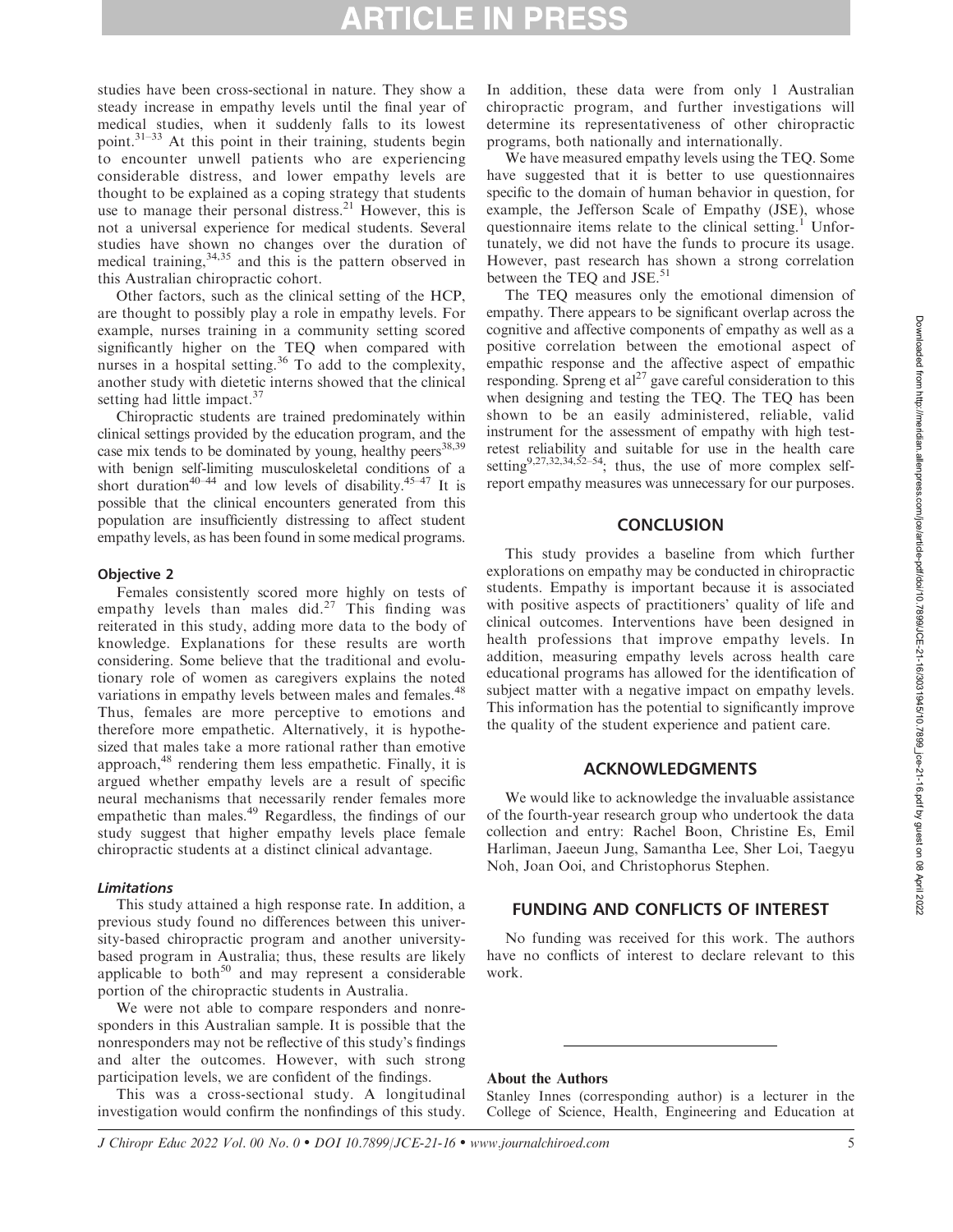Murdoch University (90 South Street, Murdoch, 6163 Western Australia; S.Innes@Murdoch.edu.au). J. Keith Simpson is an adjunct senior lecturer in the College of Science, Health, Engineering and Education at Murdoch University (90 South Street, Murdoch, 6163 Western Australia; K.Simpson@murdoch.edu.au). This article was received April 23, 2021; revised May 12, 2021, and July 25, 2021; and accepted September 13, 2021.

#### Author Contributions

Concept development: JKS. Design: SI and JKS. Supervision: SI. Data collection/processing: SI. Analysis/interpretation: SI. Literature search: SI, JKS. Writing: SI. Critical review: SI, KS.

- 2022 Association of Chiropractic Colleges

# References

- 1. Hemmerdinger JM, Stoddart SD, Lilford RJ. A systematic review of tests of empathy in medicine. BMC Med Educ. 2007;7(1):24. doi:10.1186/1472-6920- 7-24
- 2. Andersen FA, Johansen AB, Sondergaard J, Andersen CM, Assing Hvidt E. Revisiting the trajectory of medical students' empathy, and impact of gender, specialty preferences and nationality: a systematic review. BMC Med Educ. 2020;20(1):52. doi:10.1186/ s12909-020-1964-5
- 3. Zolnierek KBH, Dimatteo MR. Physician communication and patient adherence to treatment: a metaanalysis. Med Care. 2009;47(8):826–834. doi:10.1097/ MLR.0b013e31819a5acc
- 4. Hannan J, Sanchez G, Musser ED, et al. Role of empathy in the perception of medical errors in patient encounters: a preliminary study. BMC Res Notes. 2019; 12(1):327. doi:10.1186/s13104-019-4365-2
- 5. Batt-Rawden SA, Chisolm MS, Anton B, Flickinger TE. Teaching empathy to medical students: an updated, systematic review. Acad Med. 2013;88(8): 1171–1177. doi:10.1097/ACM.0b013e318299f3e3
- 6. Yu J, Kirk M. Measurement of empathy in nursing research: systematic review. *J Adv Nurs.* 2008;64(5): 440–454. doi:10.1111/j.1365-2648.2008.04831.x
- 7. Hornby AS. Oxford Learners Dictionaries. Oxford, UK: Oxford University Press; 2017.
- 8. Mercer SW, Reynolds WJ. Empathy and quality of care. Br J Gen Pract. 2002;52(suppl):S9–12.
- 9. Cicek E, Yilmaz A, Aslanhan H. Evaluation of empathy and biopsychosocial approaches of medical faculty assistant doctors. *J Educ Health Promot*. 2019; 8:214–214. doi:10.4103/jehp.jehp\_384\_19
- 10. Derksen F, Bensing J, Lagro-Janssen A. Effectiveness of empathy in general practice: a systematic review. Br J Gen Pract. 2013;63(606):e76–e84. doi:10.3399/ bjgp13X660814
- 11. Noddings N. Complexity in caring and empathy. Abstracta. 2010;6(2):6–12.
- 12. Irving P, Dickson D. Empathy: towards a conceptual framework for health professionals. Int J Health Care Qual Assur. 2004;17(4):212–220. doi:10.1108/ 09526860410541531
- 13. Norfolk T, Birdi K, Walsh D. The role of empathy in establishing rapport in the consultation: a new model. Med Educ. 2007;41(7):690–697.
- 14. DiGioia III A, Greenhouse PK. Patient and family shadowing: creating urgency for change. J Nurs Adm. 2011;41(1):23–28.
- 15. Alda A. If I Understood You, Would I have This Look on My Face? My Adventures in the Art and Science of Relating and Communicating. New York: Random House; 2017.
- 16. Stepien KA, Baernstein A. Educating for empathy. J Gen Intern Med. 2006;21(5):524–530.
- 17. Riess H, Kelley JM, Bailey RW, Dunn EJ, Phillips M. Empathy training for resident physicians: a randomized controlled trial of a neuroscience-informed curriculum. J Gen Intern Med. 2012;27(10):1280–1286.
- 18. Berman NB, Durning SJ, Fischer MR, Huwendiek S, Triola MM. The role for virtual patients in the future of medical education. Acad Med. 2016;91(9):1217– 1222.
- 19. Hojat M. Empathy in Health Professions Education and Patient Care. Cham, UK: Springer International; 2016.
- 20. Wilkinson H, Whittington R, Perry L, Eames C. Examining the relationship between burnout and empathy in healthcare professionals: a systematic review. Burnout Res. 2017;6:18–29. doi:10.1016/j. burn.2017.06.003
- 21. Neumann M, Edelhauser F, Tauschel D, et al. Empathy decline and its reasons: a systematic review of studies with medical students and residents. Acad Med. 2011;86(8):996–1009. doi:10.1097/ACM. 0b013e318221e615
- 22. Teding van Berkhout E, Malouff JM. The efficacy of empathy training: a meta-analysis of randomized controlled trials. J Couns Psychol. 2016;63(1):32–41. doi:10.1037/cou0000093
- 23. Baugh RF, Hoogland MA, Baugh AD. The long-term effectiveness of empathic interventions in medical education: a systematic review. Adv Med Educ Pract. 2020;11:879–890. doi:10.2147/AMEP.S259718
- 24. Gruhn D, Rebucal K, Diehl M, Lumley M, Labouvie-Vief G. Empathy across the adult lifespan: Longitudinal and experience-sampling findings. Emotion. 2008; 8(6):753–765. doi:10.1037/a0014123
- 25. Innes SI. The relationship between levels of resilience and coping styles in chiropractic students and perceived levels of stress and well-being. J Chiropr Educ. 2017;31(1):1–7. doi:10.7899/JCE-16-2
- 26. (ABS) ABoS. Sample size calculator. (ABS). Published 2020. Accessed April 19, 2021. https://www.abs.gov.au/ websitedbs/d3310114.nsf/home/sample+size+calculator.
- 27. Spreng RN, McKinnon MC, Mar RA, Levine B. The Toronto Empathy Questionnaire: scale development and initial validation of a factor-analytic solution to multiple empathy measures. J Pers Assess. 2009;91(1): 62–71. doi:10.1080/00223890802484381